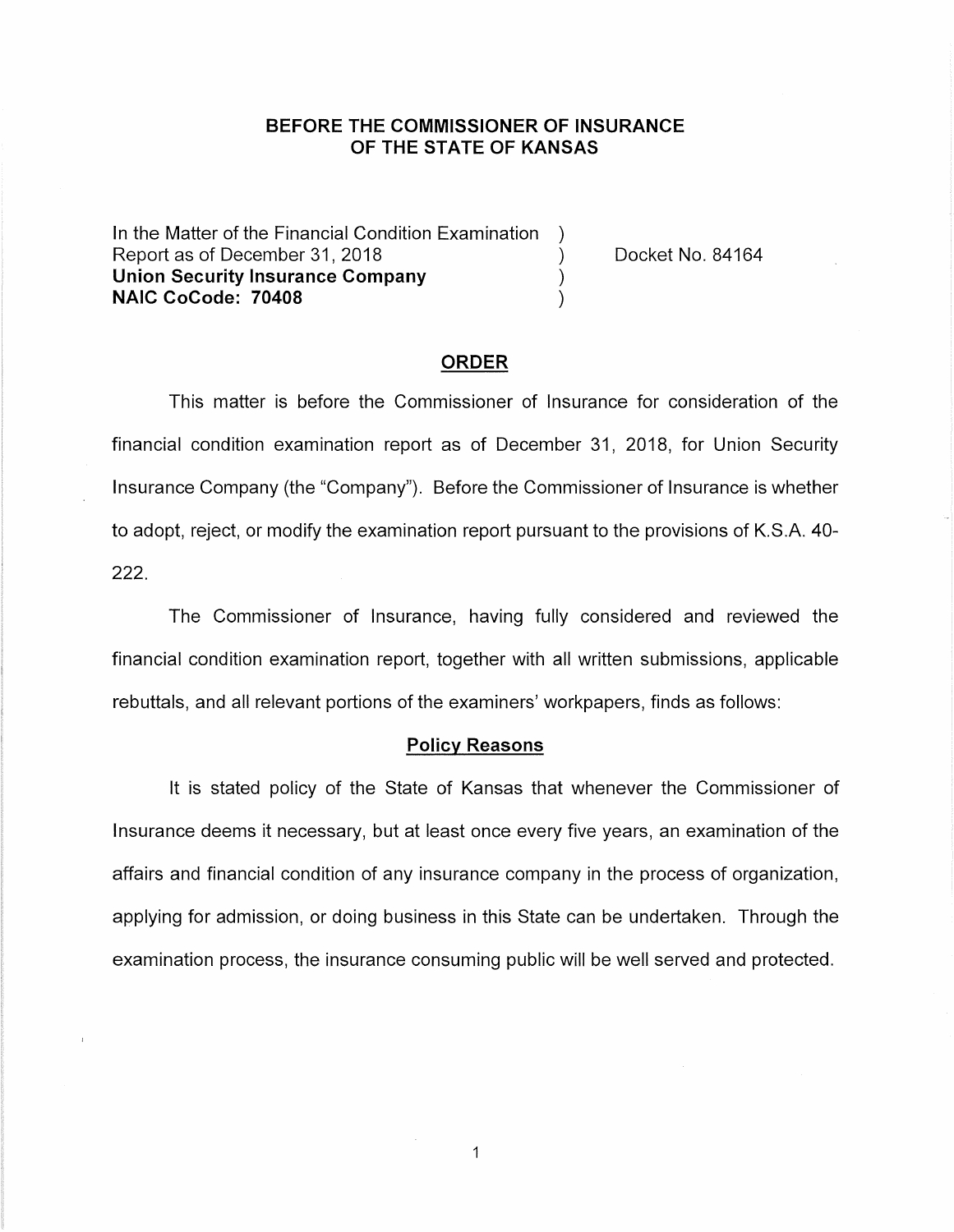#### **Findings of Fact**

1. The Commissioner has jurisdiction over this matter pursuant to K.S.A. 40- 222.

2. The Kansas Insurance Department undertook an examination of Union Security Insurance Company and completed that examination on May 11, 2020.

3. On May 11, 2020, the examiner-in-charge tendered and filed with the Kansas Insurance Department a verified written report of the examination within thirty (30) days following completion of the examination.

4. Following receipt of the verified report, the Kansas Insurance Department transmitted the report to the Company on June 9, 2020, with a duly executed notice advising the Company of its opportunity to prepare and submit to the Kansas Insurance Department a written submission or rebuttal with respect to any and all matters contained in the report. The Department further advised Union Security Insurance Company that any written submission or rebuttal needed to be filed with the Kansas Insurance Department no later than fifteen (15) days after receipt of the verified report.

5. Union Security Insurance Company filed a written submission accepting the verified report with no objections on June 23, 2020.

6. Within thirty (30) days of the end of the time period allowed for written submission or rebuttal, the Commissioner of Insurance fully reviewed the report, together with all written submissions and rebuttals provided by Union Security Insurance Company. The Commissioner of Insurance further reviewed all relevant workpapers.

7. No other written submissions or rebuttals were submitted by Union Security Insurance Company.

2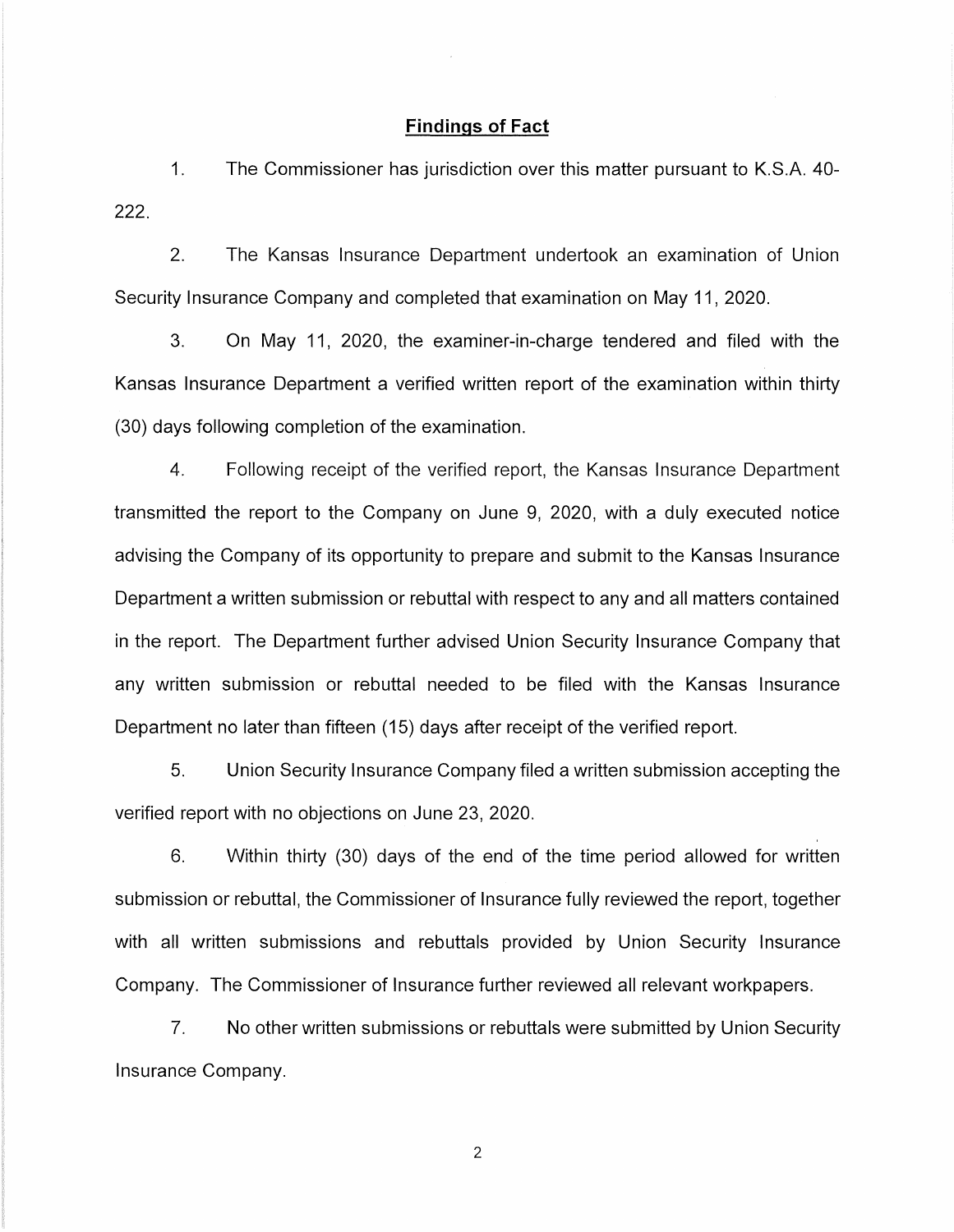## **Conclusion of Law**

# 8. K.S.A. 40-222(k)(2) provides:

"Within 30 days of the end of the period allowed for the receipt of written submissions or rebuttals, the commissioner shall fully consider and review the report, together with any written submissions or rebuttals and any relevant portions of the examiners workpapers and enter an order:

- (A) Adopting the examination report as filed or with modification or corrections. If the examination report reveals that the company is operating in violation of any law, regulation or prior order of the commissioner, the commissioner may order the company to take any action the commissioner considers necessary and appropriate to cure such violations; or
- (B) rejecting the examination report with directions to the examiners to reopen the examination for purposes of obtaining additional data, documentation or information, and refiling pursuant to subsection (k); or
- (C) call and conduct a fact-finding hearing in accordance with K.S.A. 40-281 and amendments thereto for purposes of obtaining additional documentation, data, information and testimony."
- 9. Based upon the Findings of Fact enumerated in paragraphs #1 through #7

above, the financial condition examination report as of December 31, 2018, of Union

Security Insurance Company should be adopted.

10. This Order constitutes the Final Order in this matter.

# **IT IS THEREFORE, BY THE COMMISSIONER OF INSURANCE, ORDERED THAT:**

1. The financial condition examination report as of December 31, 2018, of

Union Security Insurance Company is adopted.

2. The Commissioner of Insurance retains jurisdiction over this matter to issue any and all further Orders deemed appropriate or to take such further action necessary to dispose of this matter.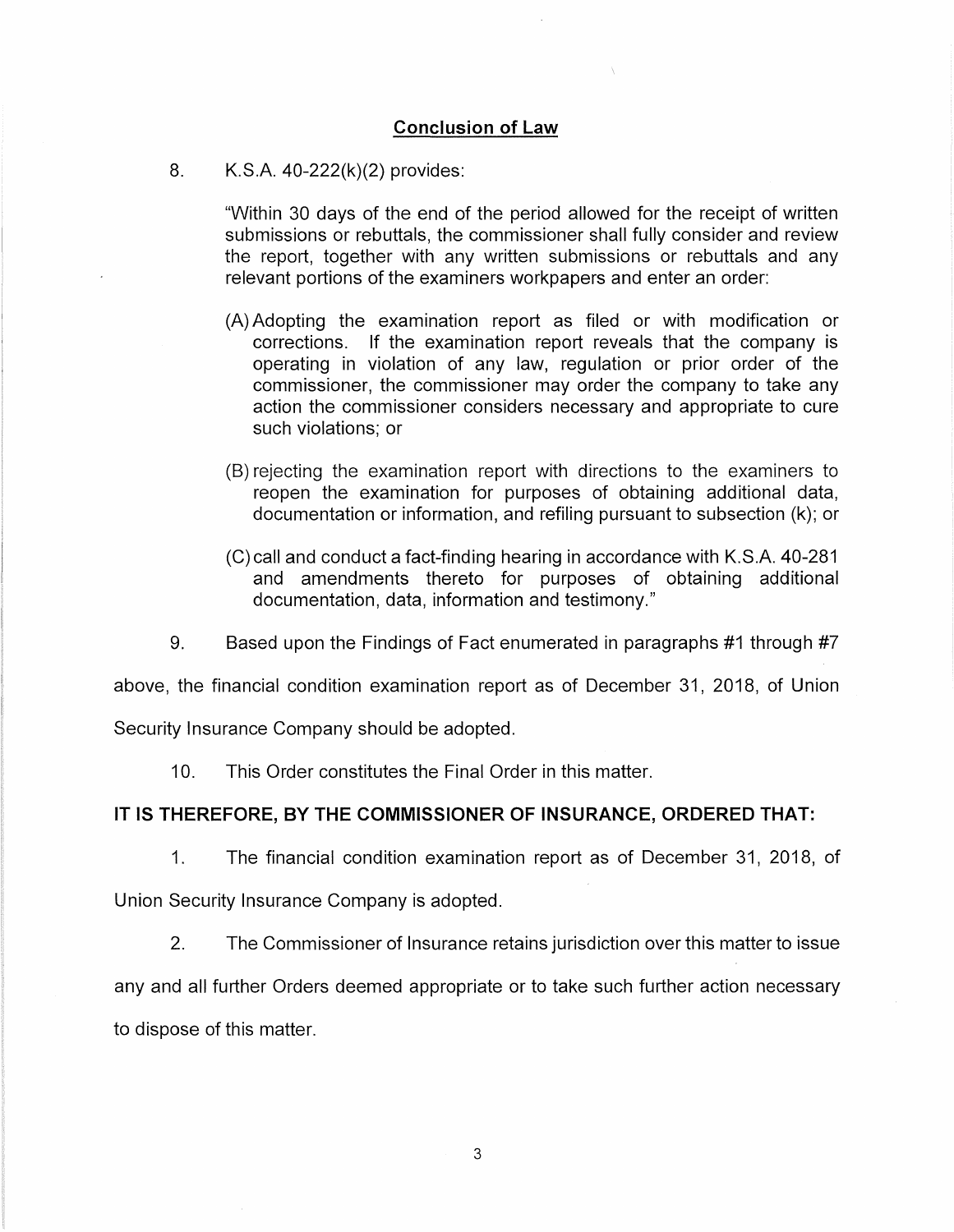3. Within 30 days of the issuance of the adopted report, the Company shall file affidavits executed by each of its directors stating under oath that they have received a copy of the adopted report and related orders.

4. The Commissioner of Insurance shall hold the content of the examination report as private and confidential information for a period of 30 days. Thereafter, the Commissioner may open the report for public inspection so long as no court of competent jurisdiction has stayed its publication.

IT IS SO ORDERED THIS  $\frac{29H1}{100}$  day of  $\frac{1}{24}$  , 2020 in the city of **TOPEKA, COUNTY OF SHAWNEE, STATE OF KANSAS.** 



*1{;1·~* 

Vicki Schmidt Commissioner of Insurance

Approved by the Kansas Insurance Department Legal Division

Paige Blevins Staff Attorney